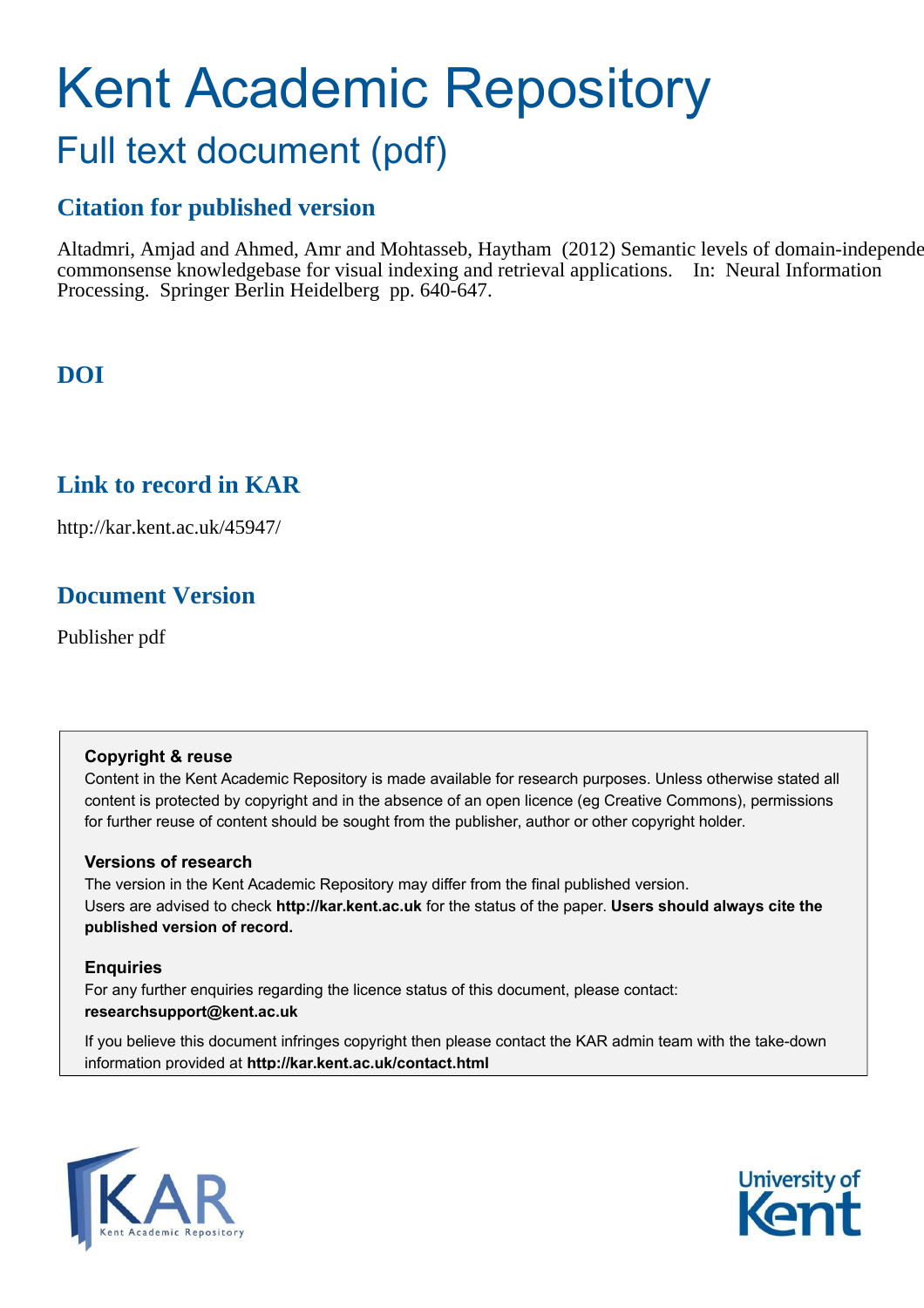### Semantic Levels of Domain-Independent Commonsense Knowledgebase for Visual Indexing and Retrieval Applications

Amjad Altadmri, Amr Ahmed, and Haytham Mohtasseb

School of Computer Science, University of Lincoln, Lincoln, UK {atadmri,aahmed,hmohtasseb}@lincoln.ac.uk

<span id="page-1-0"></span>Abstract. Building intelligent tools for searching, indexing and retrieval applications is needed to congregate the rapidly increasing amount of visual data. This raised the need for building and maintaining ontologies and knowledgebases to support textual semantic representation of visual contents, which is an important block in these applications. This paper proposes a commonsense knowledgebase that forms the link between the visual world and its semantic textual representation. This domainindependent knowledge is provided at different levels of semantics by a fully automated engine that analyses, fuses and integrates previous commonsense knowledgebases. This knowledgebase satisfies the levels of semantic by adding two new levels: temporal event scenarios and psycholinguistic understanding. Statistical properties and an experiment evaluation, show coherency and effectiveness of the proposed knowledgebase in providing the knowledge needed for wide-domain visual applications.

Keywords: Commonsense Knowledgebase, Multimedia Mining, Semantic Levels, Ontology Development, Multimedia Indexing and Retrieval.

#### 1 Introduction

The huge amount of video collections on the internet increased the demand on intelligent mining and analyses tools. This motivated the work on video understanding applications, like semantic video annotation, rating, indexing and retrieval. Work in this area aims to fill the "semantic gap", which is the difference between low-level visual features and human's perception. Many approaches tried to establish a textual semantic representation of the visual data in order to tackle this issue. For achieving this aim, these approaches either build a domain specific "Ontology", or utilized existing commonsense knowledgebases. Commonsense is the information and facts that are expected to be commonly known by ordinary people, including real-life events and popular facts. Other approaches build knowledgebases to tackle one level of semantic such as objects, events or concepts. The high demand of these applications emphasizes the need for generic knowledge on multi semantic levels, which is our inspiration in this work.

In this paper, a commonsense knowledgebase that forms the link between the visual world and its semantic textual representation is introduced. It provides

T. Huang et al. (Eds.): ICONIP 2012, Part I, LNCS 7663, pp. 640[–647,](#page-7-0) 2012.

<sup>-</sup>c Springer-Verlag Berlin Heidelberg 2012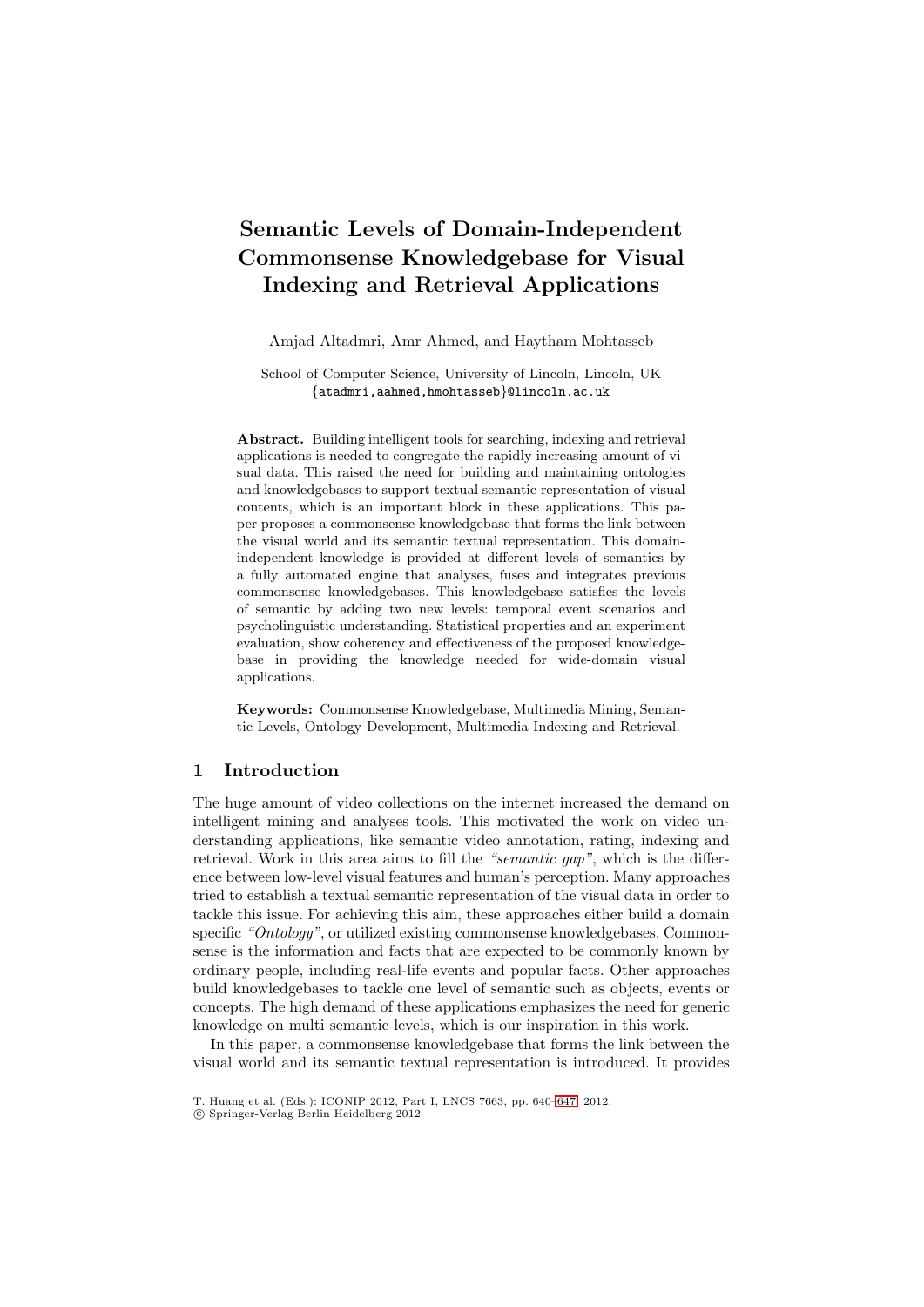knowledge at the objects, events and scenes level, besides higher-levels of semantics by adding temporal events, scenarios and psycholinguistic annotation. This is achieved by utilizing knowledge and strong functionalities of three of the largest knowledgebases, WordNet [\[1\]](#page-7-0), ConceptNet [\[2\]](#page-7-1) and Linguistic Inquiry Words Count (LIWC) [\[3\]](#page-7-2), trying to fulfil special requests of this area. This has been achieved by, first, merging different predicates' types from these different knowledgebases. Then, eliminating non-visually-related information. Finally, fusing the resulted nodes into one unified structure. This knowledgebase will is named as Visual Semantic Levels Net (VSL Net). Quantitative analysis and an automatic video annotation experiment show the effectiveness and comprehensiveness of the proposed enhancements.

<span id="page-2-1"></span>The rest of the paper is organized as follows: Section [2](#page-1-0) discusses related work in ontology for visual applications. Section [3](#page-2-0) explains the proposed contributions, while the experiments and evaluation are described in section [4.](#page-4-0) The paper concludes in section [5,](#page-6-0) where future work is also suggested.

#### 2 State of the Art

This section states the key work in video annotation and visual retrieval systems, and the most related work in textual semantic knowledge engineering.

<span id="page-2-0"></span>In visual applications some approaches tries to use ontology to detect visual concepts. For example, in [\[4\]](#page-7-3), the ontology is integrated for semantic pooling of positive examples from ontologically neighboring concepts. However, other approaches directly include visual knowledge in domain-specific ontologies, in a form of low-level visual descriptors, to perform semantic annotation [\[5\]](#page-7-4). Although most of these methods depend on rules created by domain experts, they are subject to some inconsistency inherited from the differences of the involved humans' culture, mood, personality, as well as the specified topic. In addition, they become almost less efficient in wider domains. Nevertheless, in wider domains, commonsense knowledgebases have recently received more attention to solve annotation issues. For example, in [\[6\]](#page-7-5), a user, supported by WordNet, creates a visual concept for a group of images, and then ConceptNet is used to calculate the distance between the concepts. Moreover, in our previous work [\[7\]](#page-7-6), a full automated framework for semantic video annotation in wide-domain has been presented based on using WordNet and ConceptNet separately.

A lot of taxonomies exist in visual literature regarding the semantic levels identification. One of the most used is presented in [\[8\]](#page-7-7). According to that taxonomy, levels of understanding are:

- 1. Low level: where visual features can be decided directly, for example searching for "a red image".
- 2. Object and Action level: where the properties of objects and actions can be learned as one or more visual features like color, texture and motion.
- 3. Event level: where the objects/actions information is fused with the environment data to find the semantic event based on previous cognitive knowledge.
- 4. Scenario (or story): is the cognitive output about a number of events combined to achieve a purpose. Moving from the previous level to this higher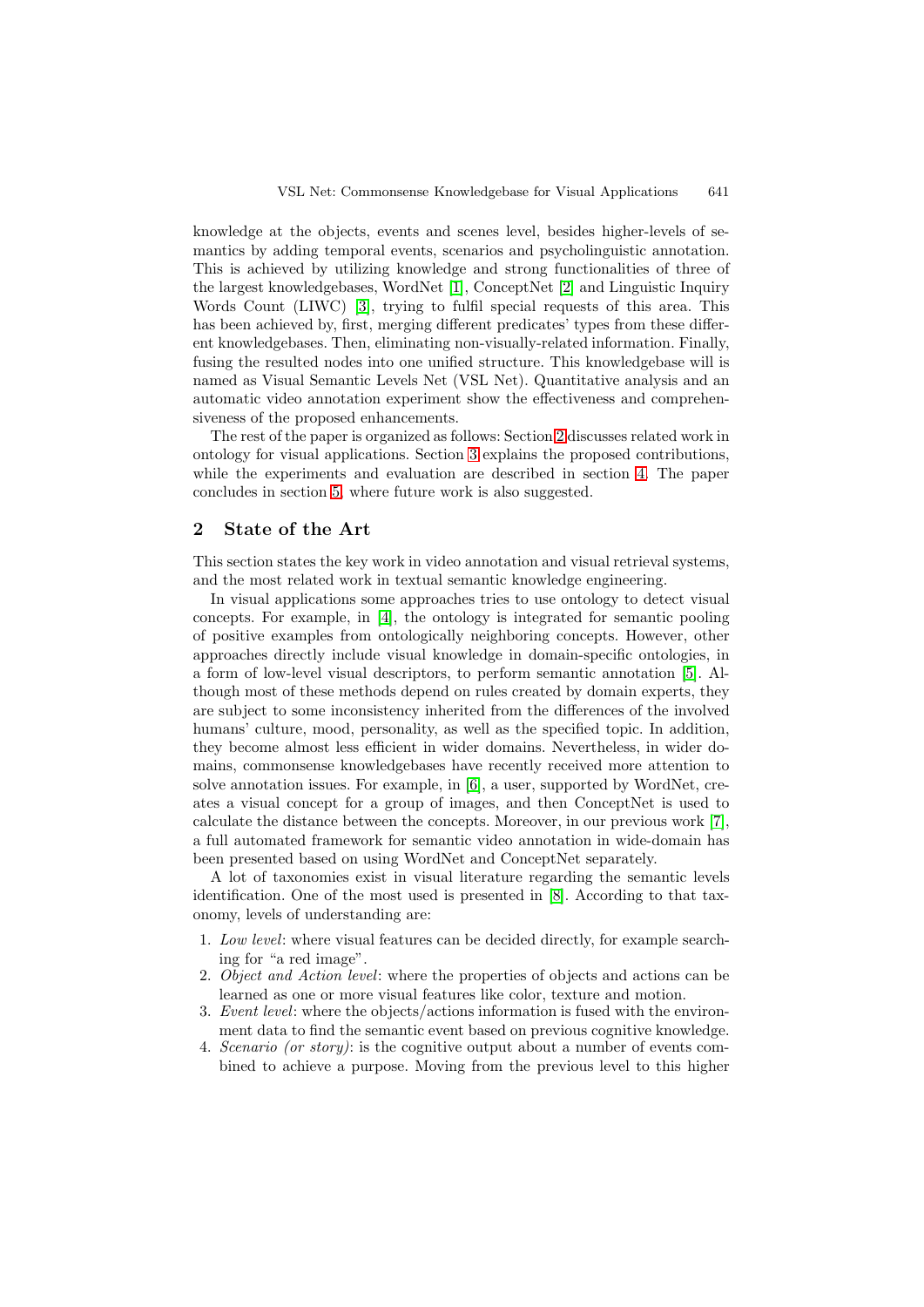#### 642 A. Altadmri, A. Ahmed, and H. Mohtasseb



Fig. 1. Visual Semantic Levels knowledgebase (VSL Net) building framework

level is almost non-dependant on visual features directly, but it rather depends on knowledge of merging the events.

5. Psychological category: it contains a whole scene abstraction based on information ranging across different levels. For example, body and sport depend on object recognition whereas sad or happy may relate to gesture recognition. In contrast, Achievement is much more based on the context.

The proposed knowledgebase in this paper, VSL Net, provides real-life commonsense knowledge ranging from second till fifth levels of semantics. The construction engine is fully automated extracting and merging the useful knowledge for the visual domain on these different semantic levels.

#### 3 Proposed Knowledgebase

This section explains the contribution of this paper. It includes summarization of the two semantic levels proposed in VisualNet, the addition of two new levels of semantic, and the final structure. Figure [1](#page-2-1) shows the stages of building:

#### 3.1 VisualNet

This subsection summarizes our previous knowledgebase (VisualNet), which provides knowledge needed for the second and the third levels of semantics. Building process was divided into three stages.

First, relationships filtering operation was performed on ConceptNet to extract needed edges. This depended on the relation type, contents of nodes, and the parameters of the relation. Relationship-types that are useful in the objects' and events' levels in visual applications field have been selected; namely "capa $bleOf", "usedFor" and "locationAt".$  Despite of these relations-types forms only 3 out of 24, their edges occupy the third of the ConceptNet. Dissenting, special case, uncertain relations and misspelled nodes are discarded. This resulted in a skimmed version of ConceptNet that contains 150K out of 480K edges.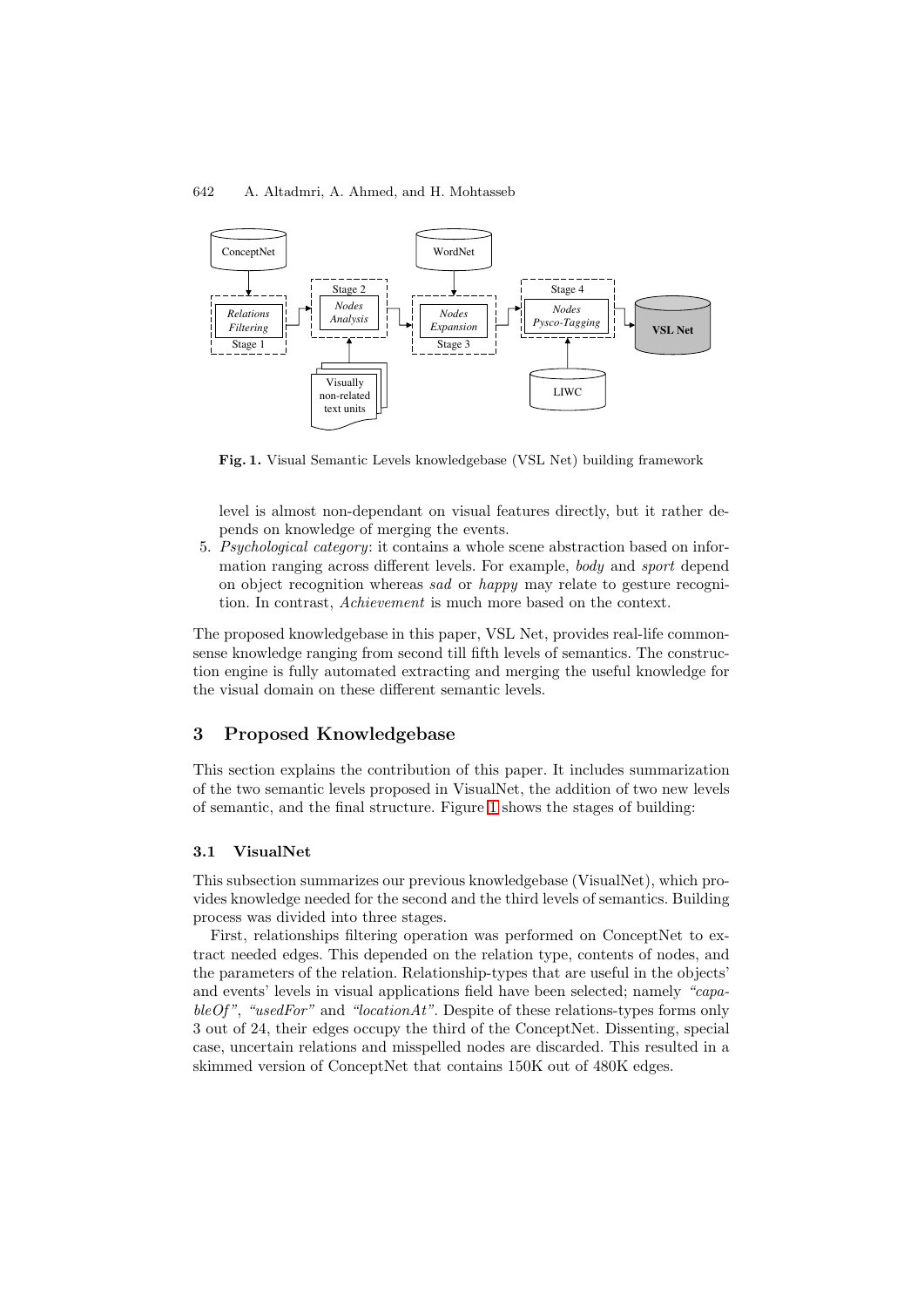Second, each node was tagged as *noun* or *verb*. Then, it has been analyzed to obtain the core phrase that matches its type. Complex-sentence concepts that had more than one meaning phrase have been divided.

Third, the resulted nodes were expanded via several steps based on WordNet Synonyms. The words in each node have been returned to the original form, and then each node was replaced by the best synonym set that suits the meaning of the relation. Finally, all resulted matched relations were merged. In the following subsections, the operations of adding the other semantic levels are explained.

#### 3.2 From Events to Scenarios

<span id="page-4-1"></span>In VisualNet, only "capableOf", "usedFor" and "locationAt" relationships have been included. This is due to the fact that, they form the first level of semantic by connecting objects to events and objects/events to scenes. To achieve higher level of semantic representation, the ontology (or the knowledgebase) has to contain the relationships among events of a studied context. As this work aims to provide a tool for domain-independent visual applications, the context has to be based on real-life knowledge. Therefore, "HasFirstSubevent", "HasLastSubevent" and "HasSubevent" relation-types from ConceptNet are included. The first two are almost partial sub-events of the connected concept, thus they have been fused in one relation, emph"P Subevent". While the third is mainly independent one, so it will be "Subevent" relations. Other relation types in ConceptNet are analyzed and found not as useful as the utilized ones in visual applications.

#### 3.3 Emotions and Psychological Categories

<span id="page-4-0"></span>To provide the knowledge needed to extract possible emotions presents in a scene, either images or videos, LIWC has been utilized to annotate current nodes. Each node in the Net will be assigned tags that contain the psycholinguistic categories (annotations) and their relevance degree. This is performed following the steps detailed in the following subsections.

Initial Annotation. The phrases in each concept node are tokenized to allow for inducing the matching LIWC categories and their associated frequencies. In each node, common categories are congregated raising their frequencies. Thus, at this stage, each concept is linked to a list of psycholinguistic categories with their matching frequencies. This could produce some words that do not have matched categories. To address that, the tags of synonym sets in the current concept nodes are utilized as clarifies in the next subsection.

Synonyms Expansion. In this stage, the issues with words that don't have matching categorization and others with ambiguity holding too many categories will be solved. This is performed through making benefits from the synonym nodes that are attached to each concept. For each synonyms set, the annotations of synonyms are obtained. Intersection is performed among these tags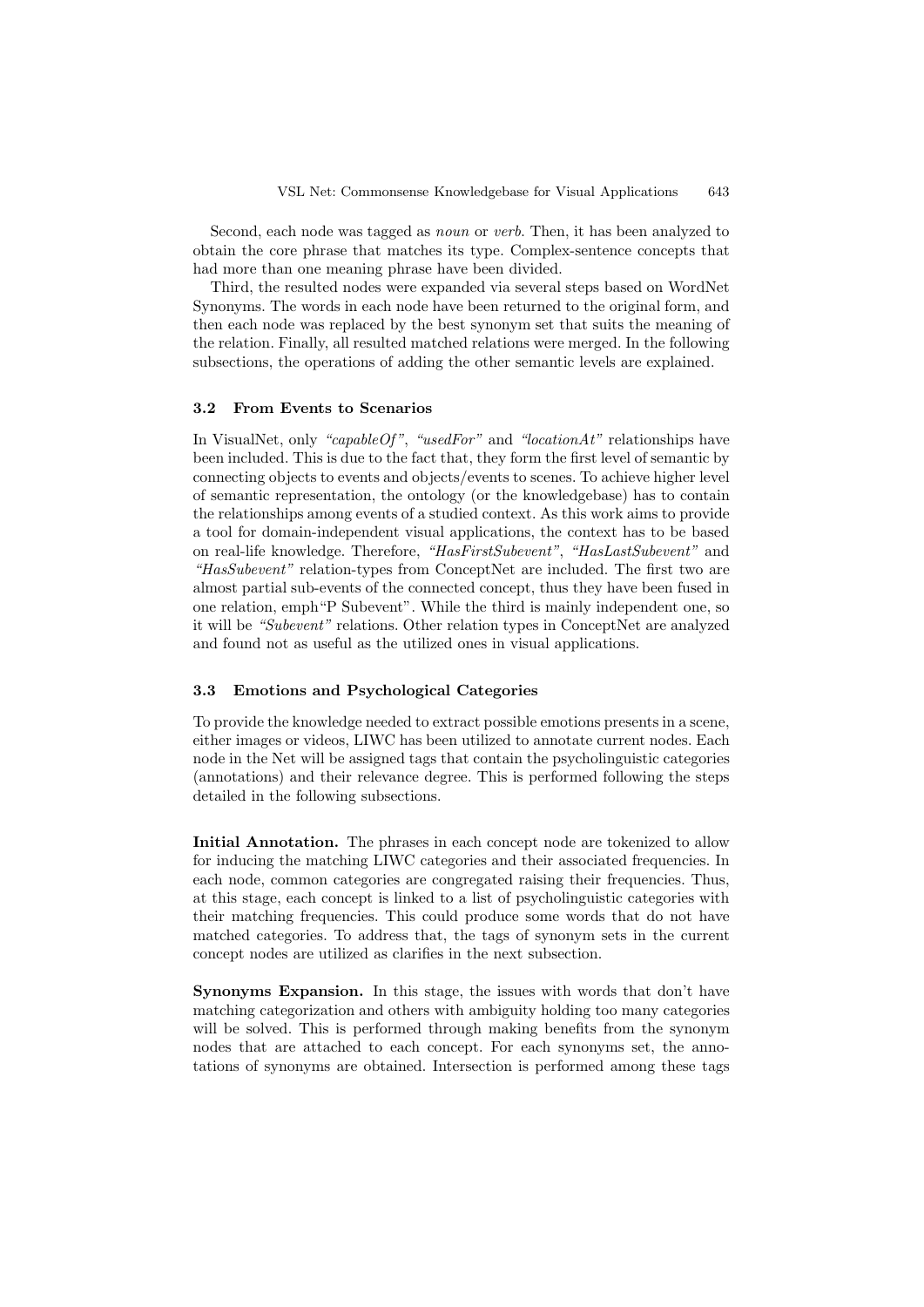#### 644 A. Altadmri, A. Ahmed, and H. Mohtasseb

<span id="page-5-1"></span>

<span id="page-5-0"></span>Fig. 2. VSL knowledgebase structure. Annotation tags are attached to the nodes.

then these annotations are considered as annotation to the missed word with a frequency of '1'. Words with many categories will also be consolidated by getting the categories of its equal meaning words in the concept context.

Contextualization. In this stage, each concept is annotated with a list of psycholinguistic categories and their matching frequencies. This step filters the psycho-annotations based on the representing words, maintaining only the annotations which suit the context. This performed based on the resulted frequencies applying a threshold on the number and top frequencies of the annotation items list. For example, the concept "a scream of freedom" has contrastive annotations before contextualization, Neg.Emotion and Pos.Emotion, resulted from its component words. Moreover, it got Hearing which is related to one of the words, but it is out of the context for this concept. This contextualization step ends up with *Affective* annotation which represents the context of concept.

Figure [2](#page-4-1) illustrates the new structure of the constructed knowledgebase. The psycholinguistic tags are sketched attached to their matched nodes.

#### 4 Experiments, Results and Evaluation

In this section, the proposed knowledgebase's statistical properties, in addition to an example application, subsection [4.1,](#page-5-0) are presented.

Comparing the statistics, the nodes and relationships numbers in SVL, 118K and 138k, is reduced, compared to the same relations types in ConceptNet, 136K and 154K, respectively. This is due to deleting the unnecessary nodes/relations and merging the matched ones. However, Interdependency, which is the average number of out- and in-bound edges that are connected to each node, equation [1,](#page-5-1) has risen from 2.27 to 2.35. This factor is very important and more representative as it justifies coherency and usefulness of the proposed VSL Net as semantic inference. This is because it reflects the nodes connectivity degree. In other words, it reveals the number of semantic connections that could be found starting from one word. Thus, the proposed knowledgebase nodes have more interdependency and less ambiguity, in spite of it has lower nodes number, which shows that it has managed to merge the utilized knowledgebases advantages.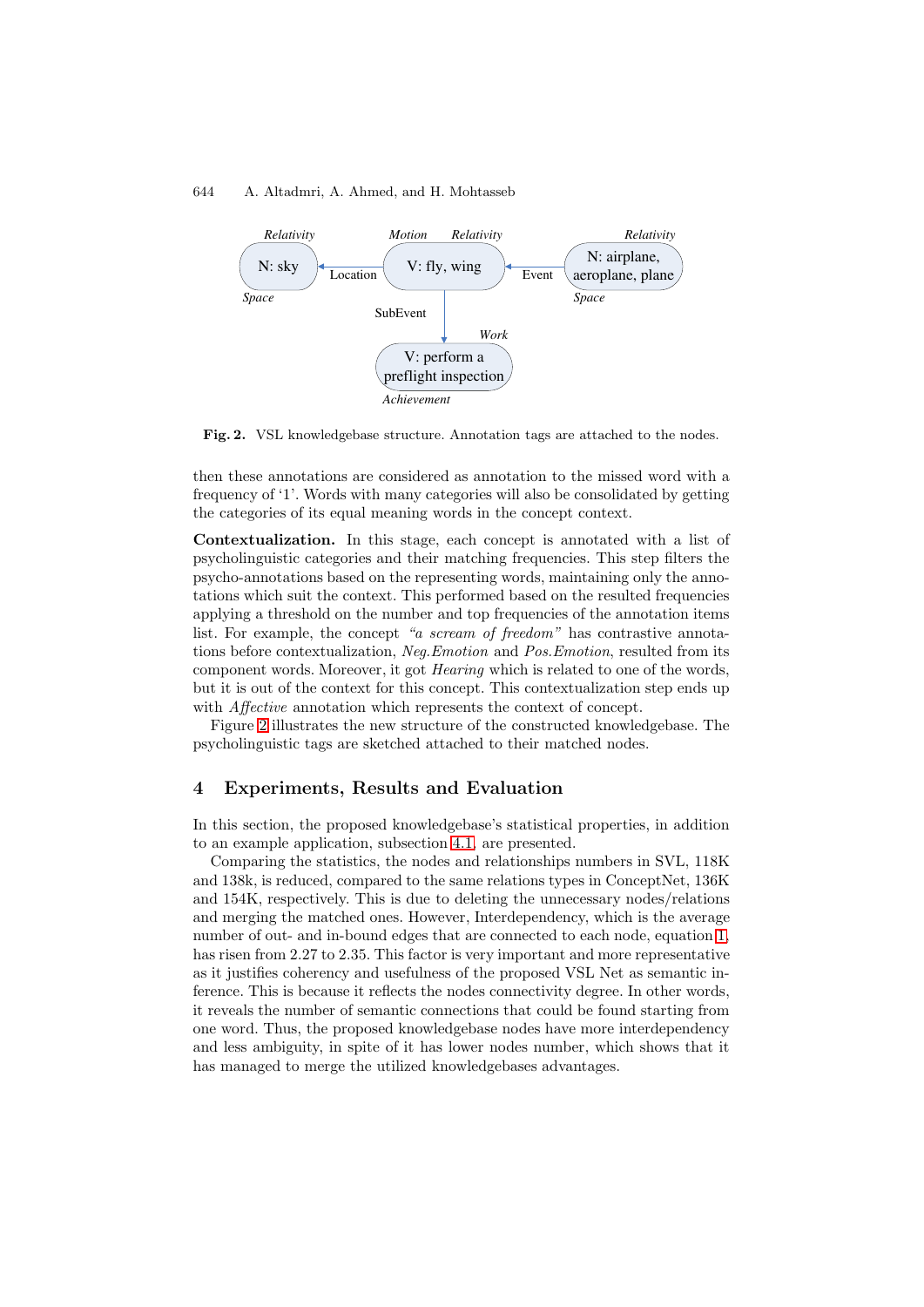$$
I = \frac{\sum_{i=1}^{N} (R_i^{in} + R_i^{out})}{N}
$$
 (1)

Where: I is the Interdependency ratio, N is the total nodes' number,  $R_i^{in}$  and  $R_i^{out}$  are the inbound and outbound relationships' numbers for the node(i).

#### 4.1 Semantic Video Annotation Experiment

<span id="page-6-1"></span>In this experiment, the proposed knowledgebase is examined in an application for domain-independent video annotations. This experiment is trying to help filling the semantic gap between the low-level visual features and high level semantics. The input is a *query video* to be annotated (e.g. for indexing or retrieval purposes), and the output is an annotation that semantically represents its contents on different levels of semantics. The algorithm extracts a simple spatiotemporal signature of the query video to be compared against a limited dataset of preannotated videos' signatures. The annotations of the closely-matching videos are utilized to activate nodes in the proposed knowledgebase to extract the semantic relationships and commonality between them. A final verification function on the activated nodes will activate higher levels of semantic on high scored activated nodes which are connected via semantic relationships, eliminating isolated nodes. Those resulted active nodes will form the annotation for the query video.

The experiments are performed on a standard dataset for action recognition and video information retrieval; namely UCF Actions [\[9\]](#page-7-8). This dataset is composed of 1600 video clips containing various activities involving humans and animals in different indoor and outdoor events. These challenging videos contain a considerable range of variations including types of objects and events in addition to size, appearance, shape, viewpoint and motion of objects. To evaluate the results, the performance has been benchmarked against a baseline which resulted from extracting the annotations from similar pre-annotated videos, without using the proposed knowledgebase. For experimental purposes, 275 video clips have been randomly taken as a test set, covering multiple events across the dataset. The rest are used as the pre-annotated dataset. The results are evaluated against the baseline as an annotation problem, where each annotation is divided into its basic terms, to be compared to the ground truth pool. For evaluation, the performance of our method against the baseline is compared using the precision over numbers of ranked files, which is a TRECVID standard measure [\[10\]](#page-7-9).

<span id="page-6-2"></span><span id="page-6-0"></span>Figure [3](#page-6-1) presents the resulting precision,  $P(r)$ , for the framework against the baseline over various cut-off ranks. The figure shows that the proposed framework consistently outperforms the baselines. We obtain precision of 0.80 at the first annotation, dropping to 0.50 at the ninth one; while the baseline starts at 0.74 for the first annotation, dropping to 0.41 at the ninth.

Figure [4](#page-6-2) illustrates a snapshot of qualitative evaluation of query videos' tested. For each example, it shows a sample of the produced annotations, where each annotation is labeled with either a noun or verb and associated with its weight. The fourth column gives a sample of the composed annotations, while the last one lists the psycholinguistic categories.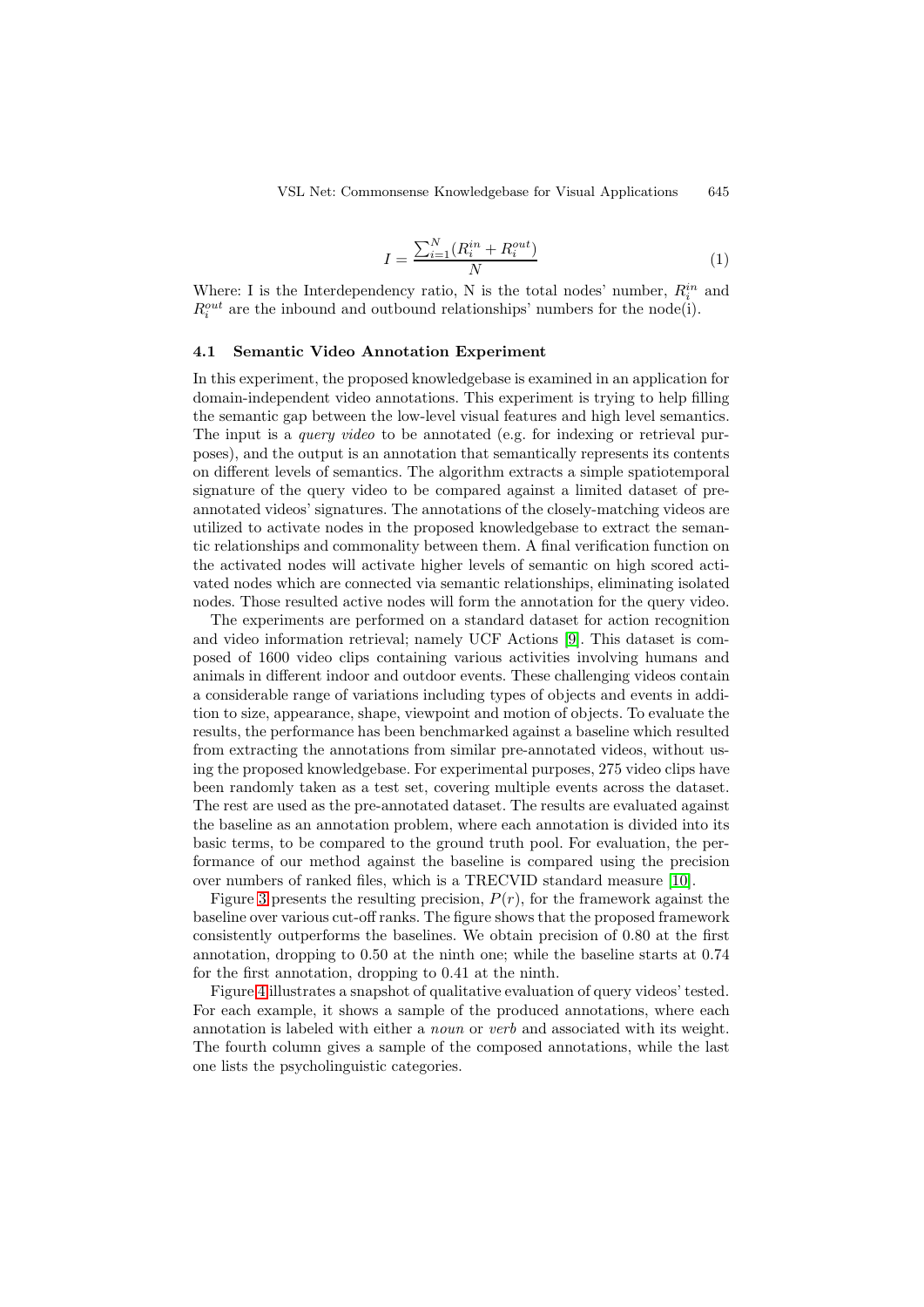#### 646 A. Altadmri, A. Ahmed, and H. Mohtasseb



Fig. 3. Precision at a given cut-off rank for UCF Actions dataset experiment. Our proposed framework shows considerable improvement over the baseline all over the curve. Even the number of false alarms increases as more output items considered, however, items with high rank are more important.

<span id="page-7-3"></span><span id="page-7-2"></span><span id="page-7-1"></span><span id="page-7-0"></span>

| Video | <b>Annotations</b>                                                              | Weights              | <b>Composed Annotation</b>           | <b>Categories</b>  |
|-------|---------------------------------------------------------------------------------|----------------------|--------------------------------------|--------------------|
|       | manoeuvre (v)<br>gambling (n)<br>toy(n)<br>play(v)<br>volleyball (n)<br>leap(v) | 0.99<br>0.01         | volleyball play<br>leap gambling     | Leisure<br>Nil     |
|       | horseback (n)<br>ride(v)<br>spring $(v)$<br>domestic dog $(n)$<br>chase $(v)$   | 0.14<br>0.02<br>0.02 | horseback ride<br>domestic dog chase | Relativity<br>Home |

<span id="page-7-6"></span><span id="page-7-5"></span><span id="page-7-4"></span>Fig. 4. Snapshot of the output of the framework represented as part of speech and composite connections as sentence cores. Underlined results are the correct ones.

#### <span id="page-7-7"></span>5 Conclusion

<span id="page-7-9"></span><span id="page-7-8"></span>In this paper, a commonsense knowledgebase for different high-level semantics visual domain applications is introduced. This knowledgebase is automatically built by carefully and intelligently merging contents and functionalities from non-domain-specific well-known commonsense knowledgebases; namely Word-Net, ConceptNet and LIWC. The automatic engine enables this knowledgebase to be developed, updated, maintained and automatically synchronized with future enhancements on the original ones.